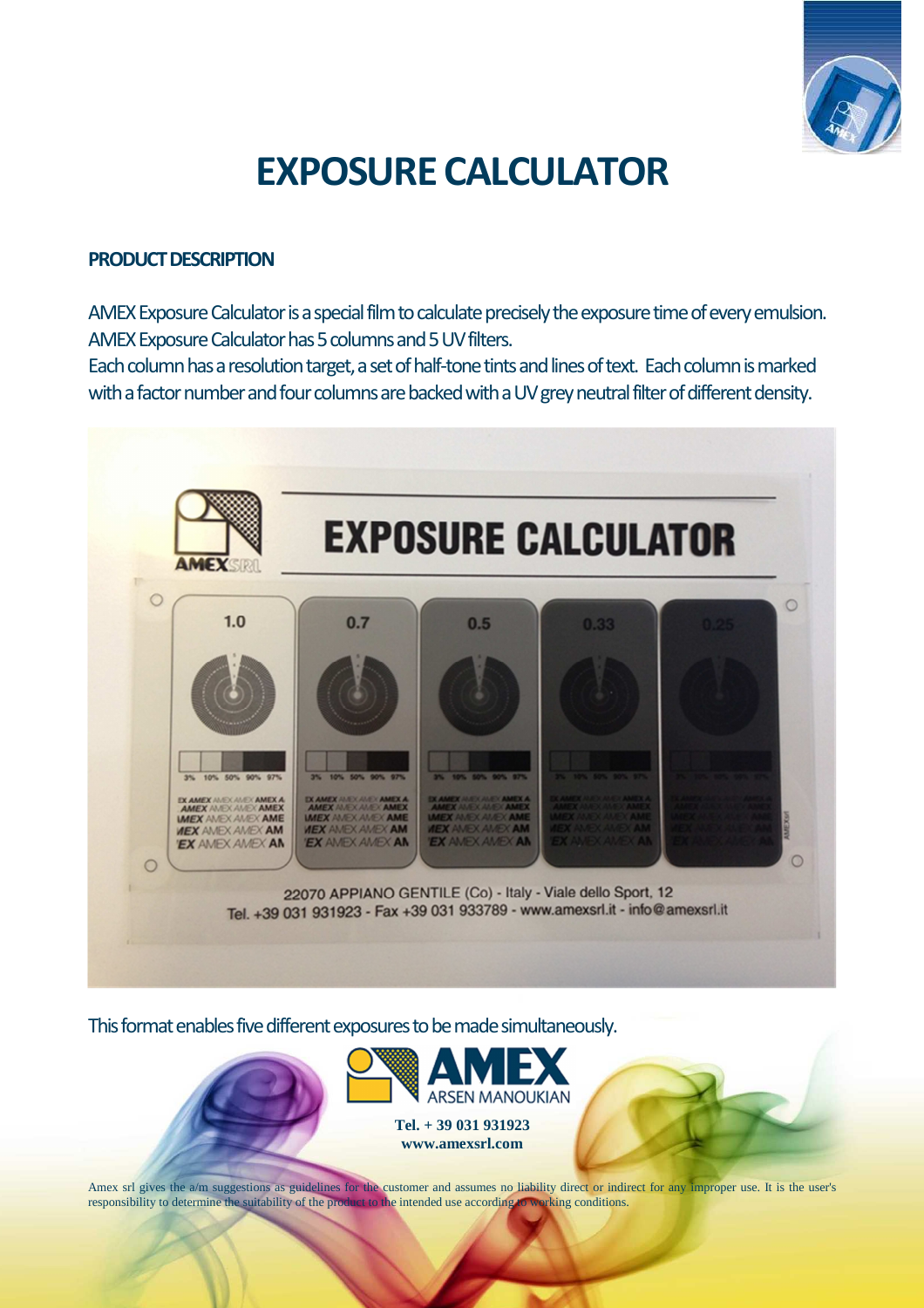## **WORKING INSTRUCTIONS**

1. Estimate the correct exposure time, using the guidelines supplied with AMEX photoemulsion TDS, then double it.

For example an exposure time of 60 seconds should be doubled up to 120 seconds.

2. Expose the photostencil to the calculator in the normal way, washout and dry thoroughly. Pay attention to keep the UV filters on the upper side.

3. Examine the stencil to determine the correct exposure time. Interpretation of correct exposure depends on the design and the way of application (coating speed, photoemulsion thickness etc.).

# **READING THE RESULTS OF THE EXPOSURE TESTS EMULSIONS**

The correct exposure for pure photopolymer, diazo and dual cure emulsions is the point at which the entire thickness of exposed stencil is fully hardened by the UV light. This process of exposing / hardening is accompanied by a colour change in the stencil.

Examining the Stencil:

1. The Stencil will show variations in colour from one column to the next. Follow the colour change from the lightest to the darkest until it stops. The factor where the colour change stops is the column that represents the right exposure.

2. Once the correct column has been chosen, multiply the factor on the top (1.0 / 0.7 / 0.5 / 0.33 / 0.25) by the exposure time. This gives the correct final exposure time for that stencil, mesh and light source combination.

3. Underexposure: if there is still a colour change on the factor 0.7 and factor 1.0, this indicates a completely underexposed stencil. So double the original test exposure and repeat the test.

#### **THE EXPOSURE CALCULATOR TO TEST THE PRINTING DEFINITION**

AMEX Exposure Calculator can be used also to assess the print edge definition and the print resolution. The target is designed to allow the user to select the best angle to position the stencil. Resolution is checked by assessing the degree of "filling-in" at the centre of each target.

#### **HALTONE TINTS**

The different halftone areas can be used to evaluate the degree of highlight dot loss and flooding



Amex srl gives the a/m suggestions as guidelines for the customer and assumes no liability direct or indirect for any improper use. It is the user's responsibility to determine the suitability of the product to the intended use according to working conditions